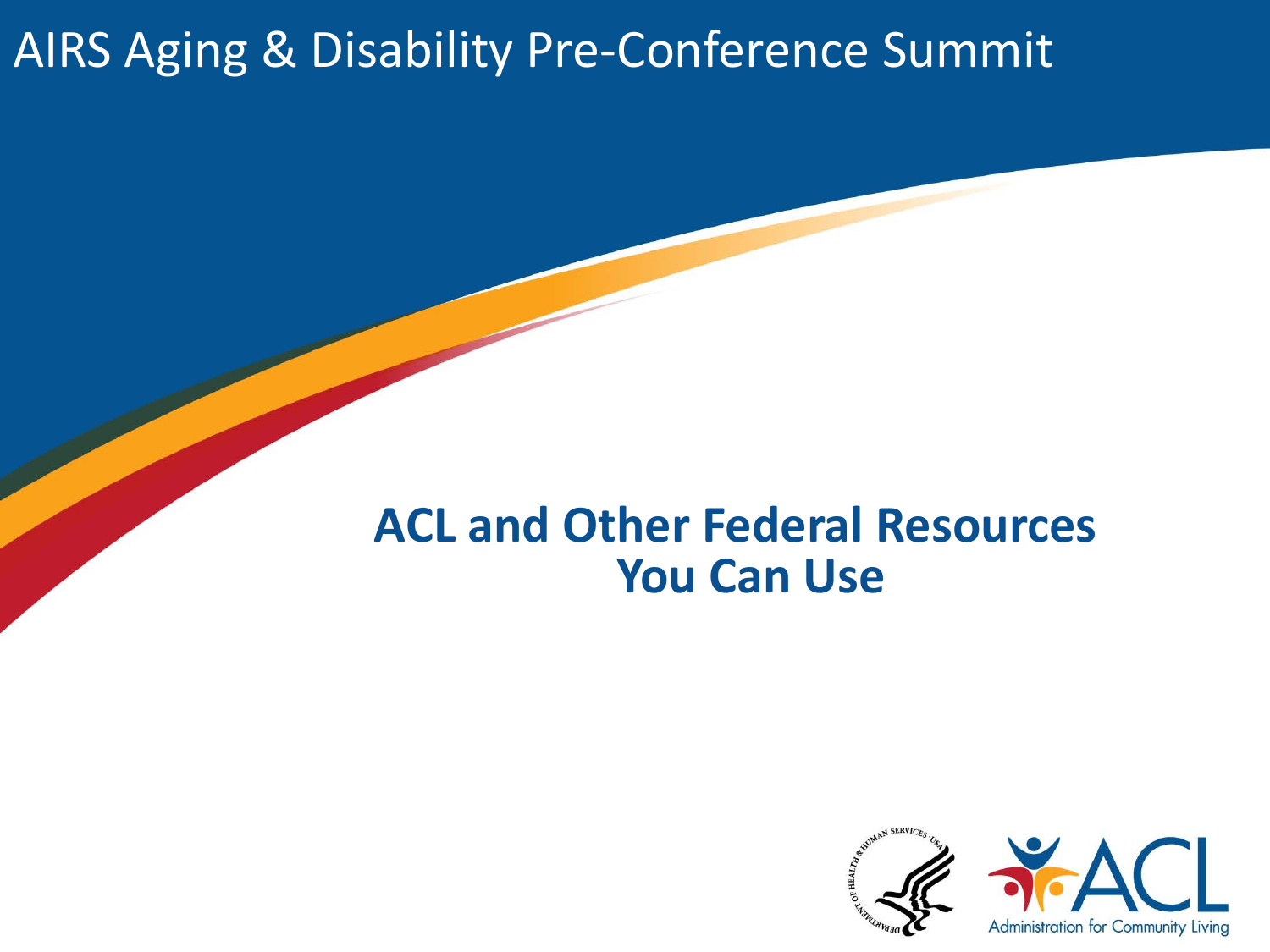## 2017 Profile of Older Americans

#### 2017 Profile of Older Americans



**April 2018** 



- Summary of the latest stats on the older population.
- PDF and Excel Versions
- Areas Covered
	- Population and future growth
	- Marital Status
	- Living Arrangements
	- Racial and Ethnic Composition
	- Geographic Distribution
	- Income
	- Poverty
	- Housing
	- **Employment**
	- **Education**
	- Health and Health Care
	- Disability and Physical Functioning
	- **Caregiving**

https://www.acl.gov/aging-and-disability-in-america/data-and-research/profile-olderamericans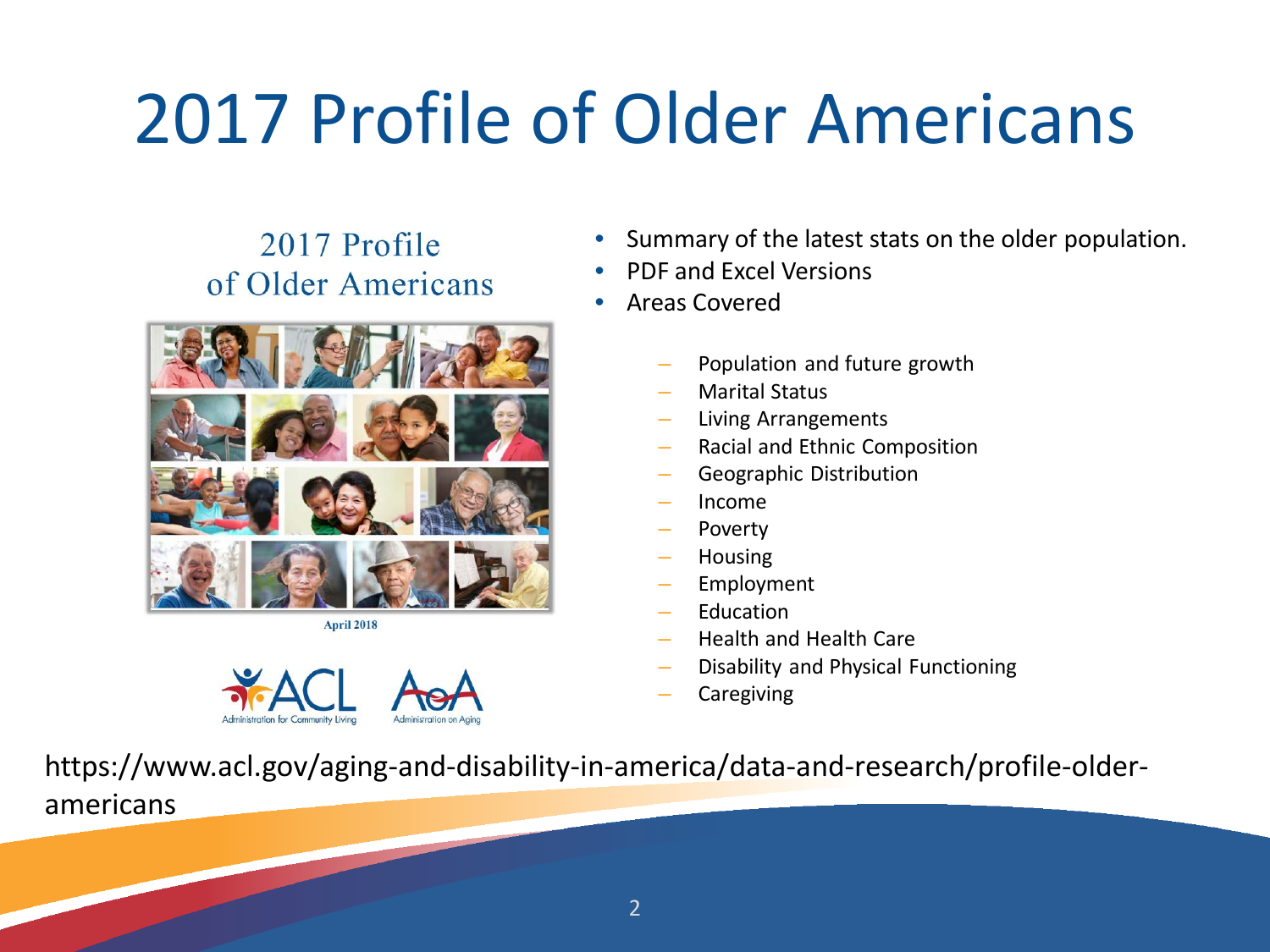## No Wrong Door (NWD) Resource Updates



- New website launched late last year.
- https://nwd.acl.gov
- Provides info + resources
	- NWD
	- Person-Centered
	- Veterans Initiatives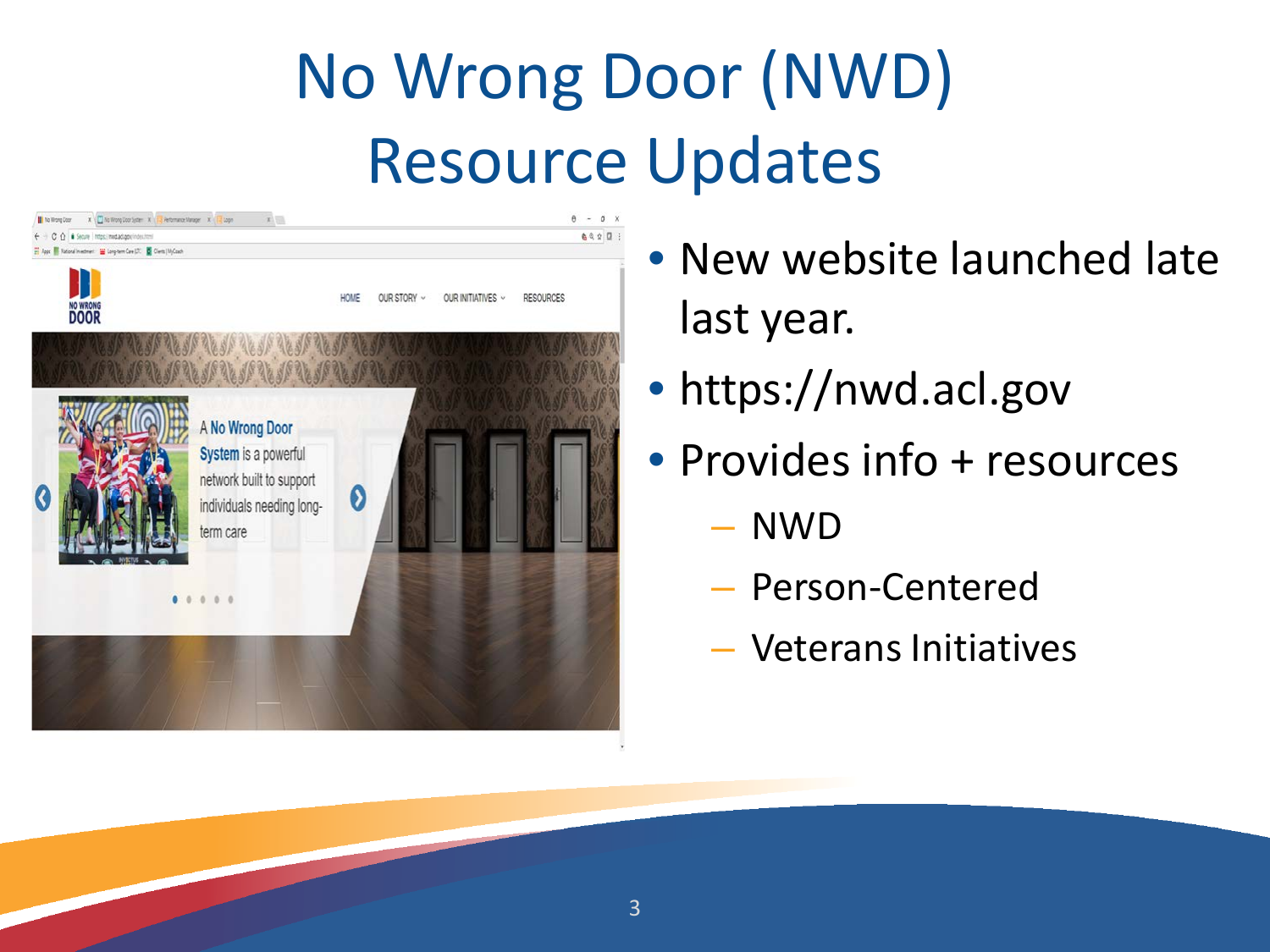NWD Medicaid Administrative Claiming Workbook and Toolkit

- This toolkit features downloadable tools and templates.
- To date, 12 states are actively claiming and 16 states in the planning phase.
- March 15, 2018 Webinar NWD Medicaid Claiming: Introduction
- https://nwd.acl.gov/sustaining a NWD System.h tml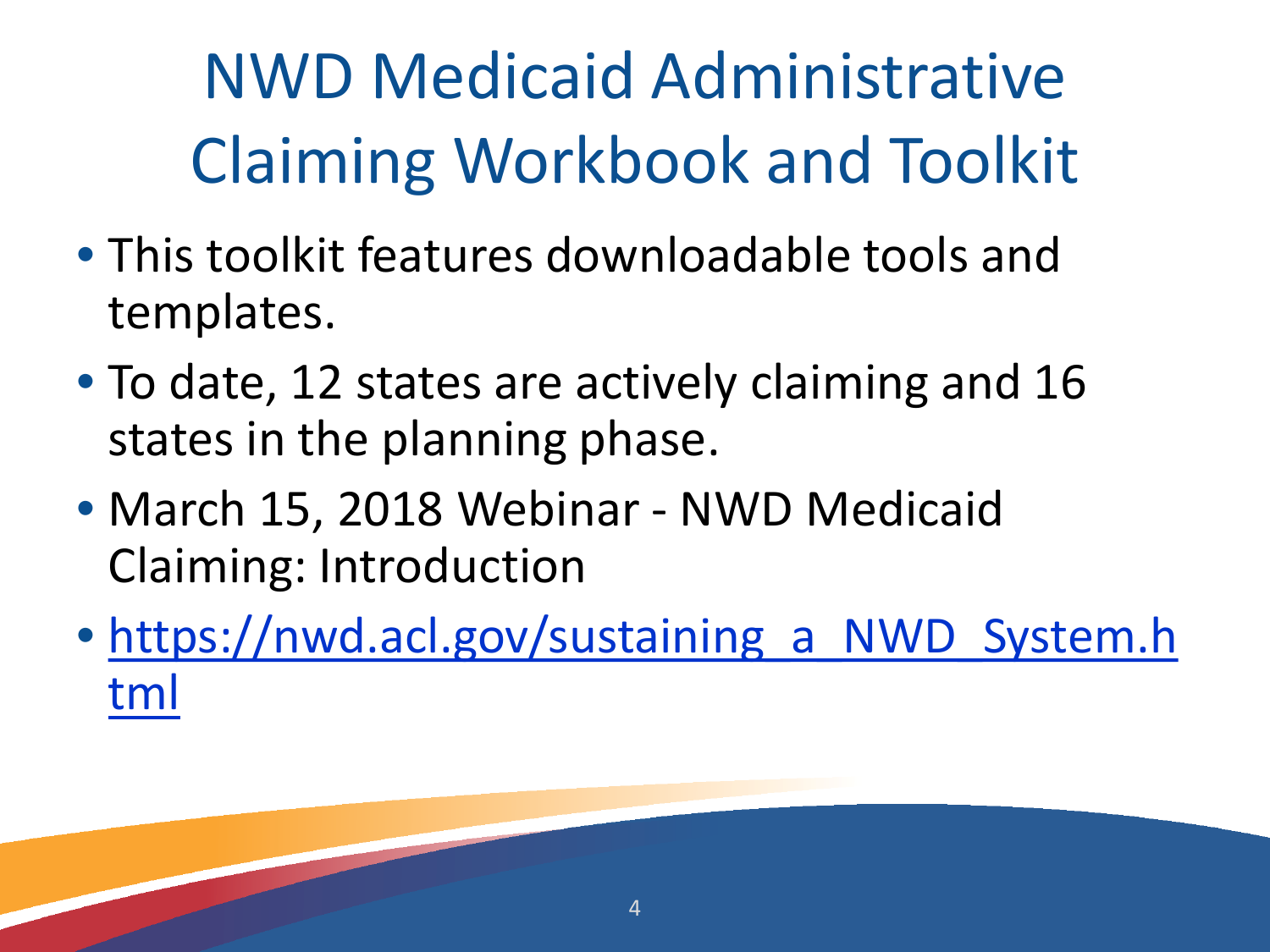#### Person-Centered Counseling Training Program

- Comprised of six online courses and a one-day inperson course.
- Over 1,500 learners have been trained across 13 states.
- The first course (Intro to NWD System) is free.
- All the content/text from the online training program has been placed on the NWD website.

<https://nwd.acl.gov/personcenteredcounseling.html>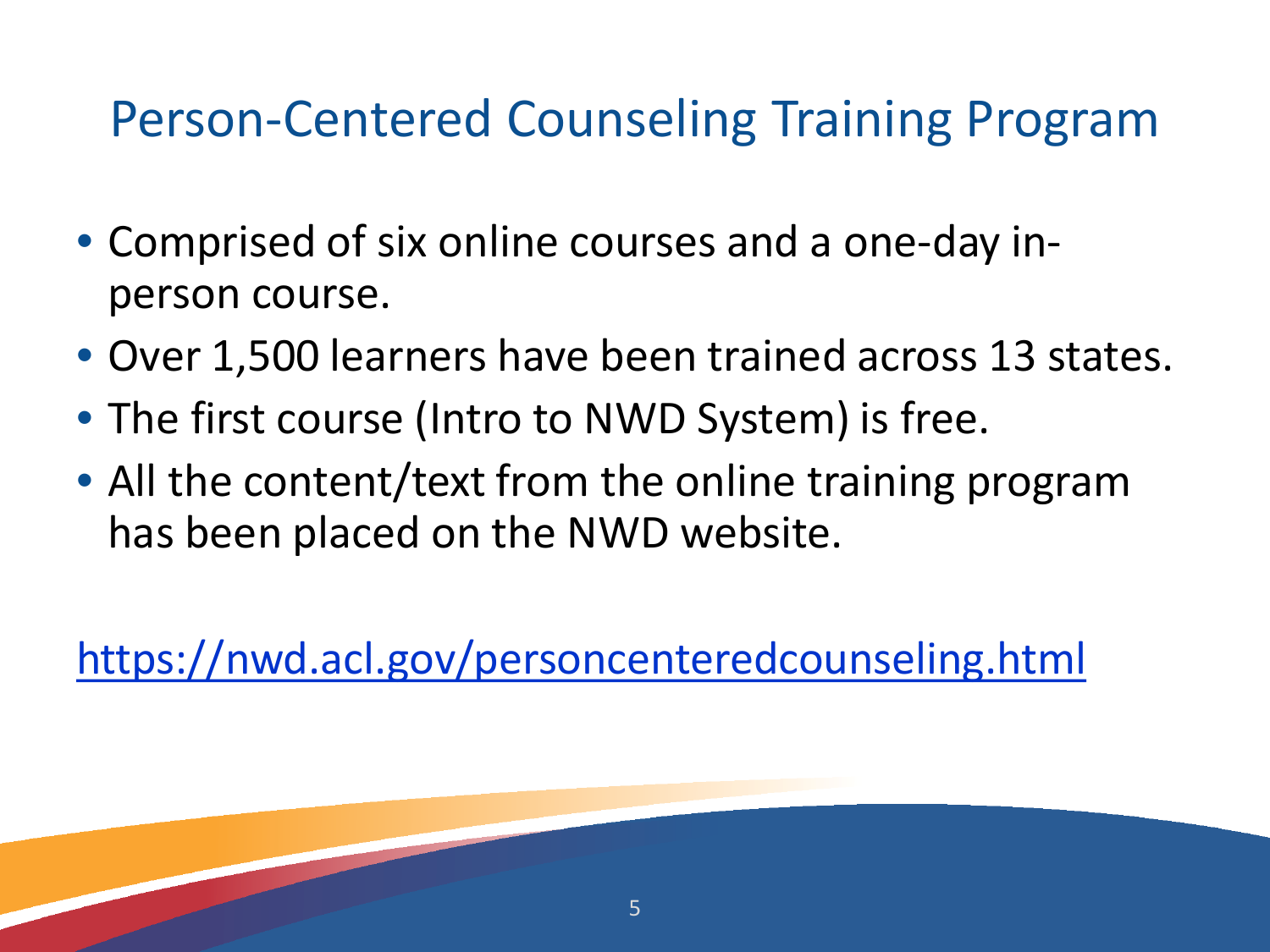### VD-HCBS Promising Practice

#### **AARP Promising Practice**

- AARP's Public Policy Institute released a No Wrong Door Promising Practice titled, "No Wrong Door: Supporting Community Living for Veterans."
- The report highlights promising practices in VD-HCBS in five states (MI, WA, MN, CT, NH).
- The report also highlights other collaborative opportunities such as Cover-to-Cover and Ask the Question.

More information about the promising practice can be found at: <http://blog.aarp.org/2017/11/08/promising-practices-to-support-community-living-for-veterans/>

#### **AARP PUBLIC POLICY INSTITUTE**

**NOVEMBER 2017** 

**Long-Term Services and Supports Scorecard Promising Practices** 

#### **No Wrong Door: Supporting Community Living for Veterans**

Christina Neill Bowen Independent Contractor Wendy Fox-Grage **AARP Public Policy Institute** 

Kali Thomas James Rudolph<br>Providence VA Medical Center and **Brown University** 



www.longtermscorecard.org



The<br>COMMONWEALTH<br>FUND **CP** scan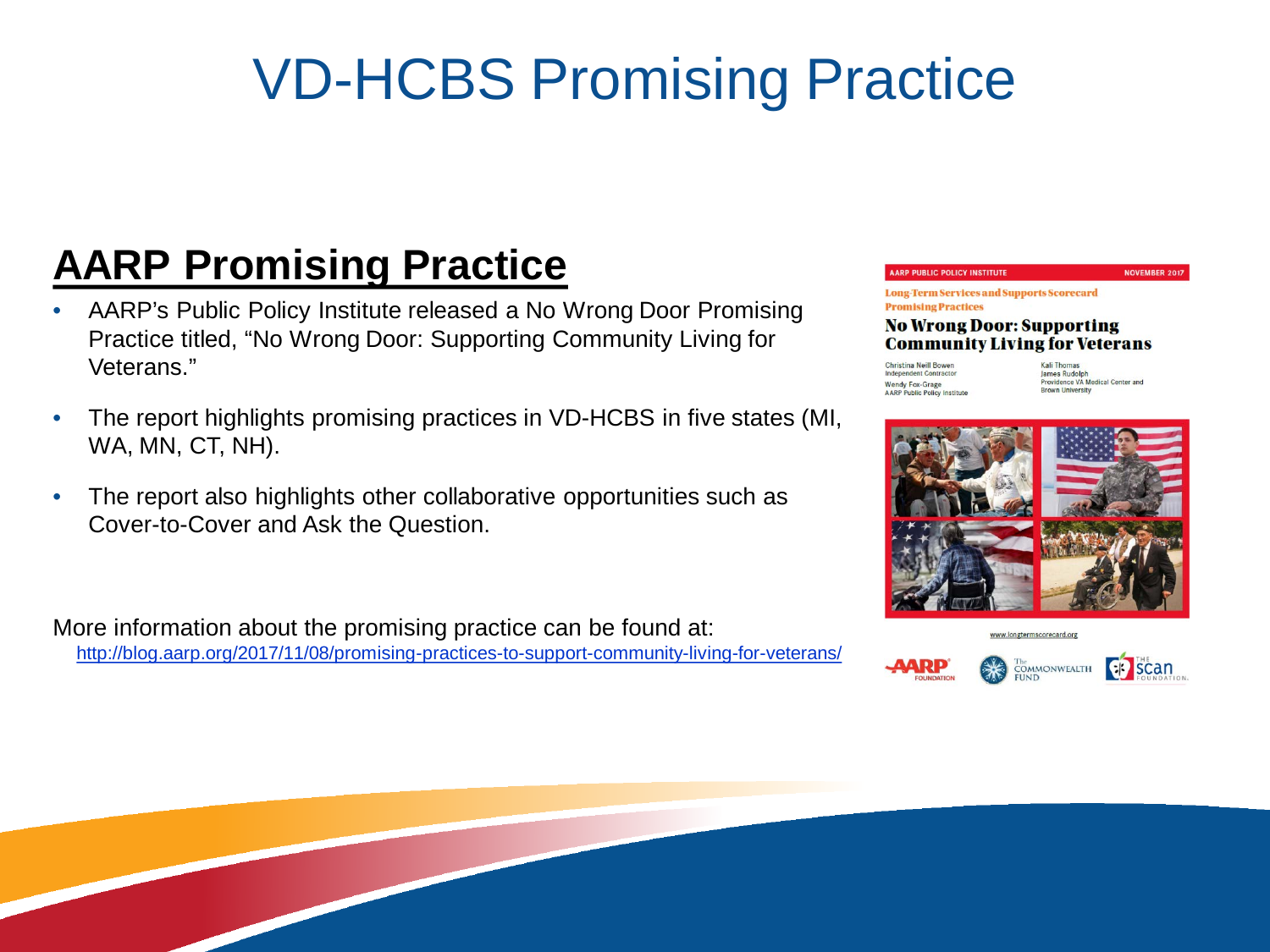## National Adult Maltreatment Reporting System Year 1 Reports

- NAMRS is a voluntary data reporting system collecting data from state and local APS systems.
	- Agency Component
	- Key Indicator Component
	- Case Component
- Fifty-four of 56 states & territories contributed
- Agency Component Report available now.

<https://www.acl.gov/node/18>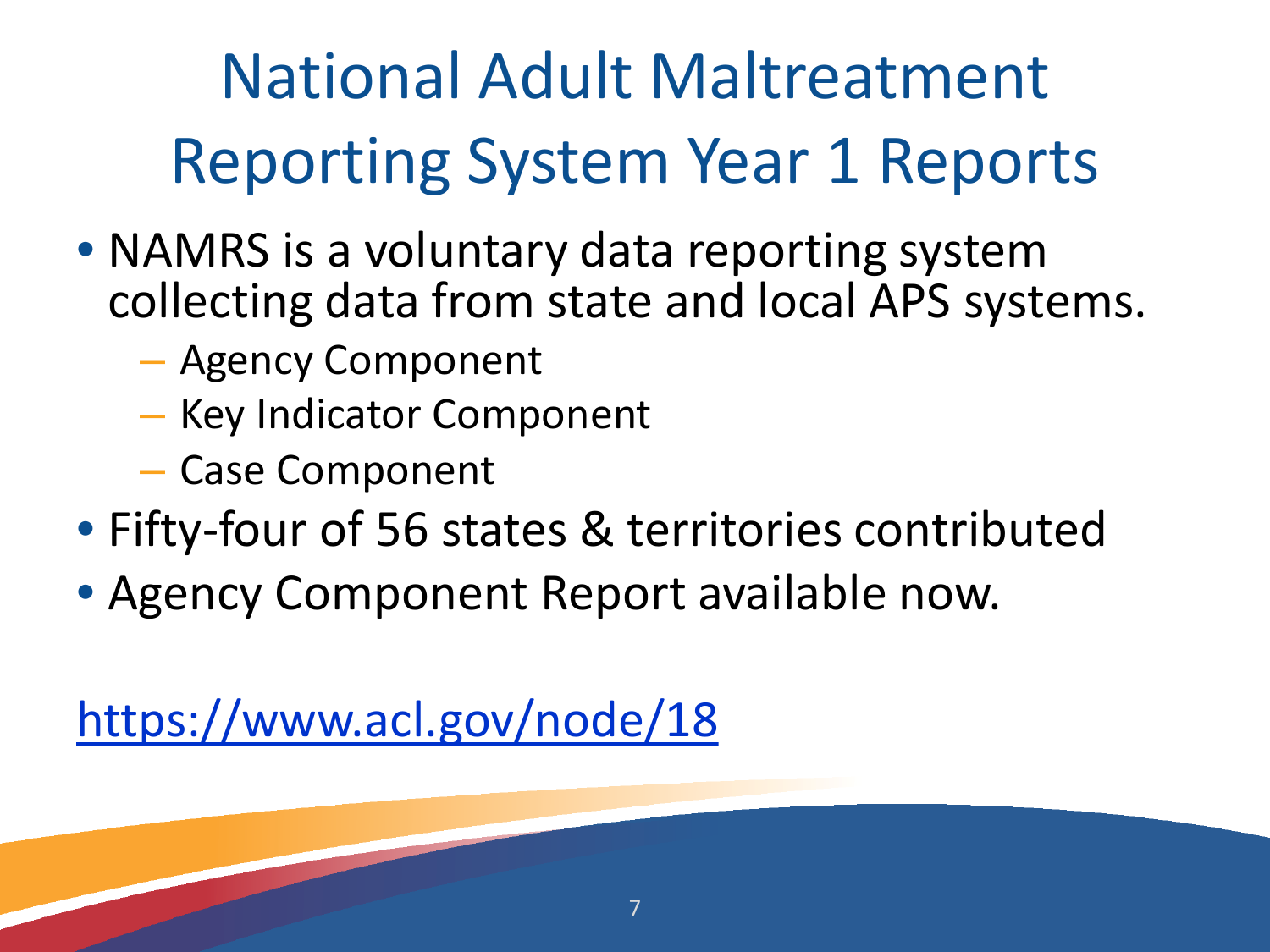### WEAAD – June 15



# WORLD ELDER ABUSE

**Building Strong Support for Elders** 

- Launched in 2006
- Raising awareness about elder abuse.
- [https://eldermistreatme](https://eldermistreatment.usc.edu/weaad-home/) nt.usc.edu/weaadhome/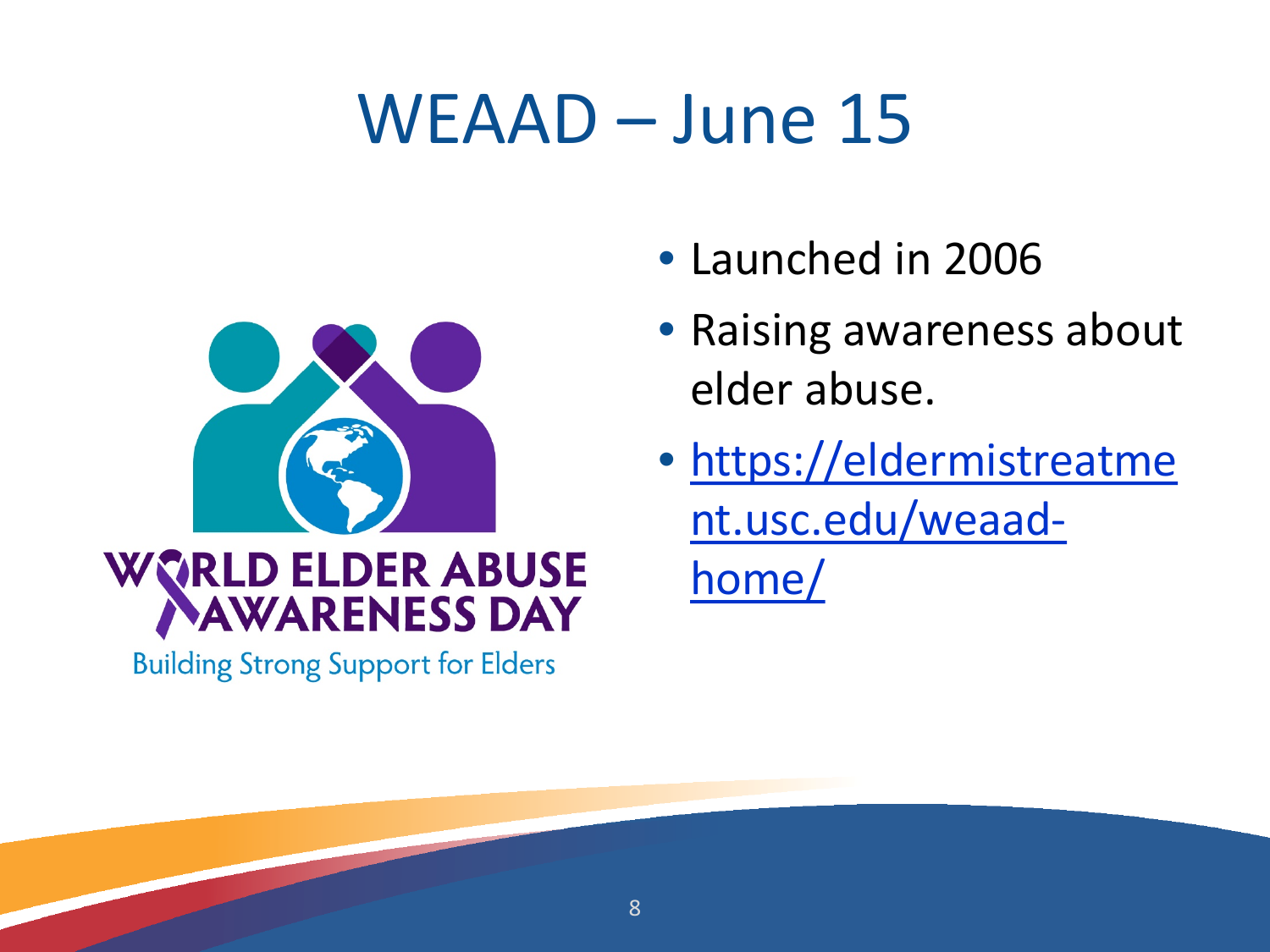## Opioid Crisis

- Fighting the opioid crisis a priority at HHS.
- ACL reports on the issue:
	- Summary of Responses from a Request for Information: People with Disabilities and Opioid Use Disorder
		- [https://www.acl.gov/news-and-events/announcements/summary-](https://www.acl.gov/news-and-events/announcements/summary-responses-request-information-people-disabilities-and-opioid) responses-request-information-people-disabilities-and-opioid
	- The Opioid Public Health Crisis and Older Adults
	- Summary of ACL Stakeholder Discussion: Opioid Public Health Emergency
		- <https://www.acl.gov/aging-and-disability-in-america/issue-briefings>
- New FOA for Research on Opioid Use Disorder Among People with Disabilities
	- https://www.acl.gov/news-and-events/announcements/new- funding-opportunity-research-opioid-use-disorder-among- people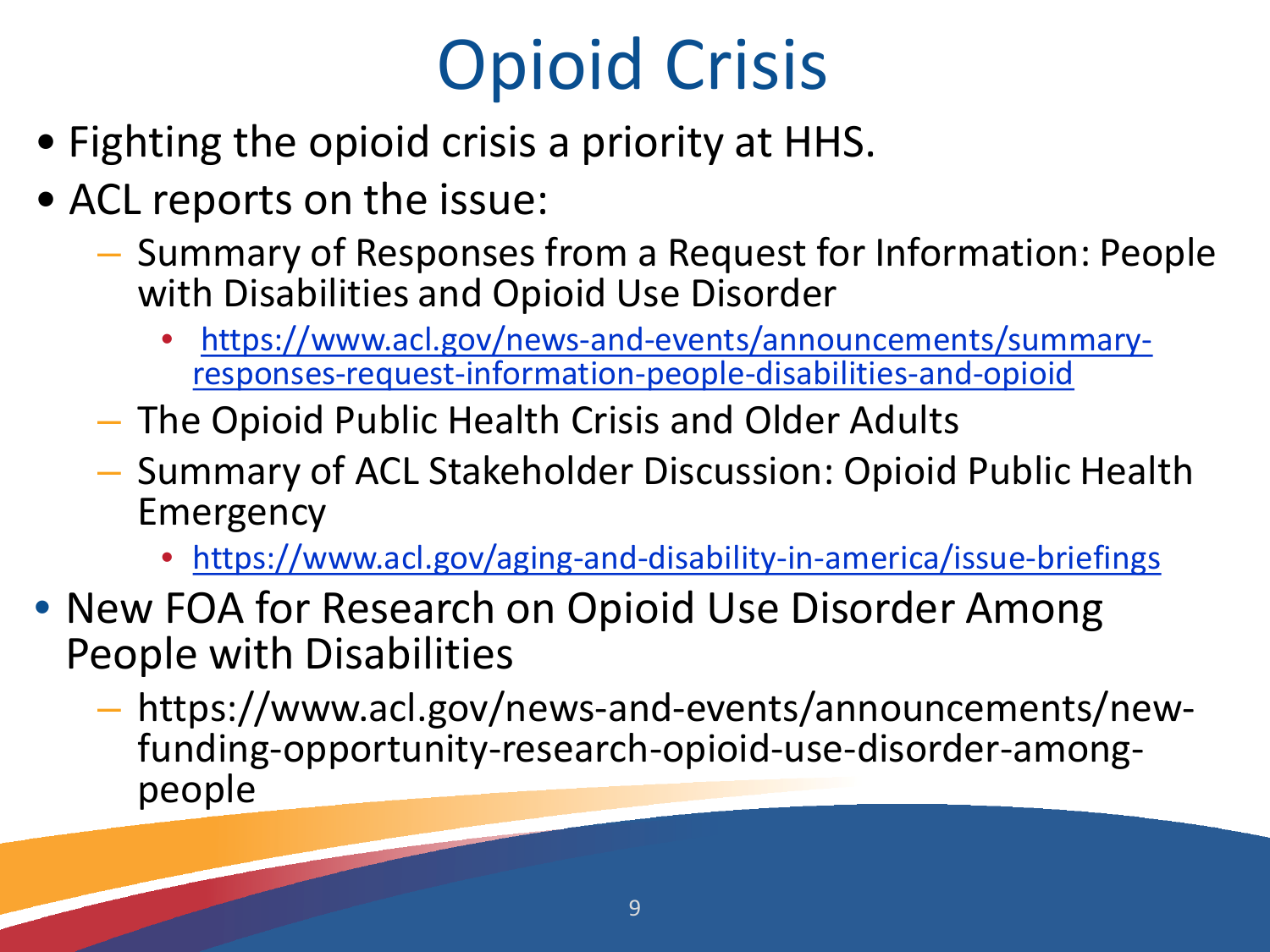## New Medicare Cards



- Starting April 2018, CMS began mailing new Medicare cards.
- The mailings will be staggered throughout the year, with completion expected by April 2019.
- Outreach materials
	- [https://www.cms.gov/Medicare/New-](https://www.cms.gov/Medicare/New-Medicare-Card/Outreach-and-Education/Products-to-share-with-beneficiaries.html)<br>Medicare-Card/Outreach-and-<br>Education/Products-to-share-with-<br>beneficiaries.html
- Check status
	- <https://www.medicare.gov/NewCard/>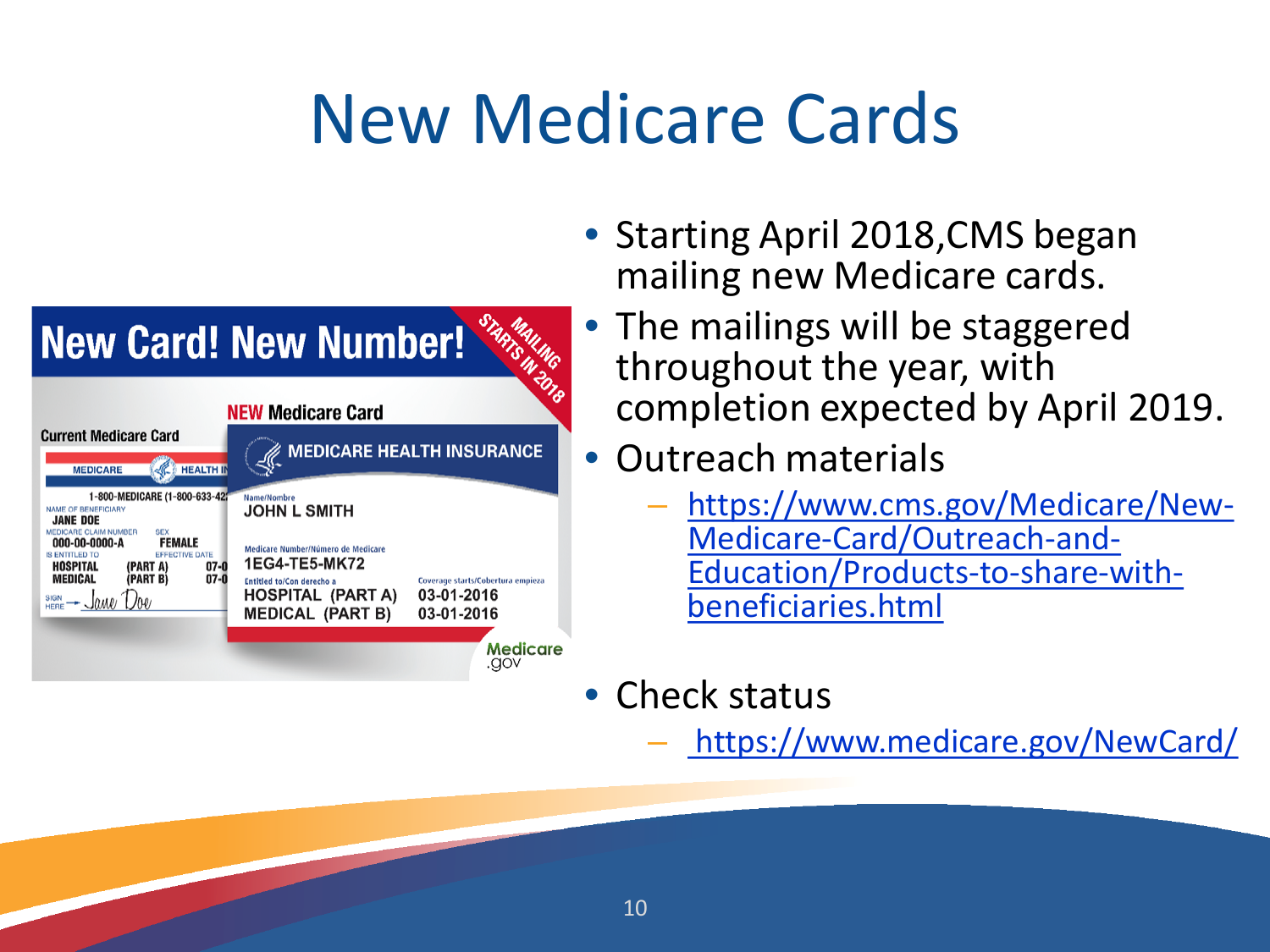## VA Caregiver Support Program

- Offers a menu of services to support caregivers.
- VA Caregiver Support Line is a national call center staffed by social workers
- [https://www.caregiver.va.gov/care\\_caregivers.a](https://www.caregiver.va.gov/care_caregivers.asp) sp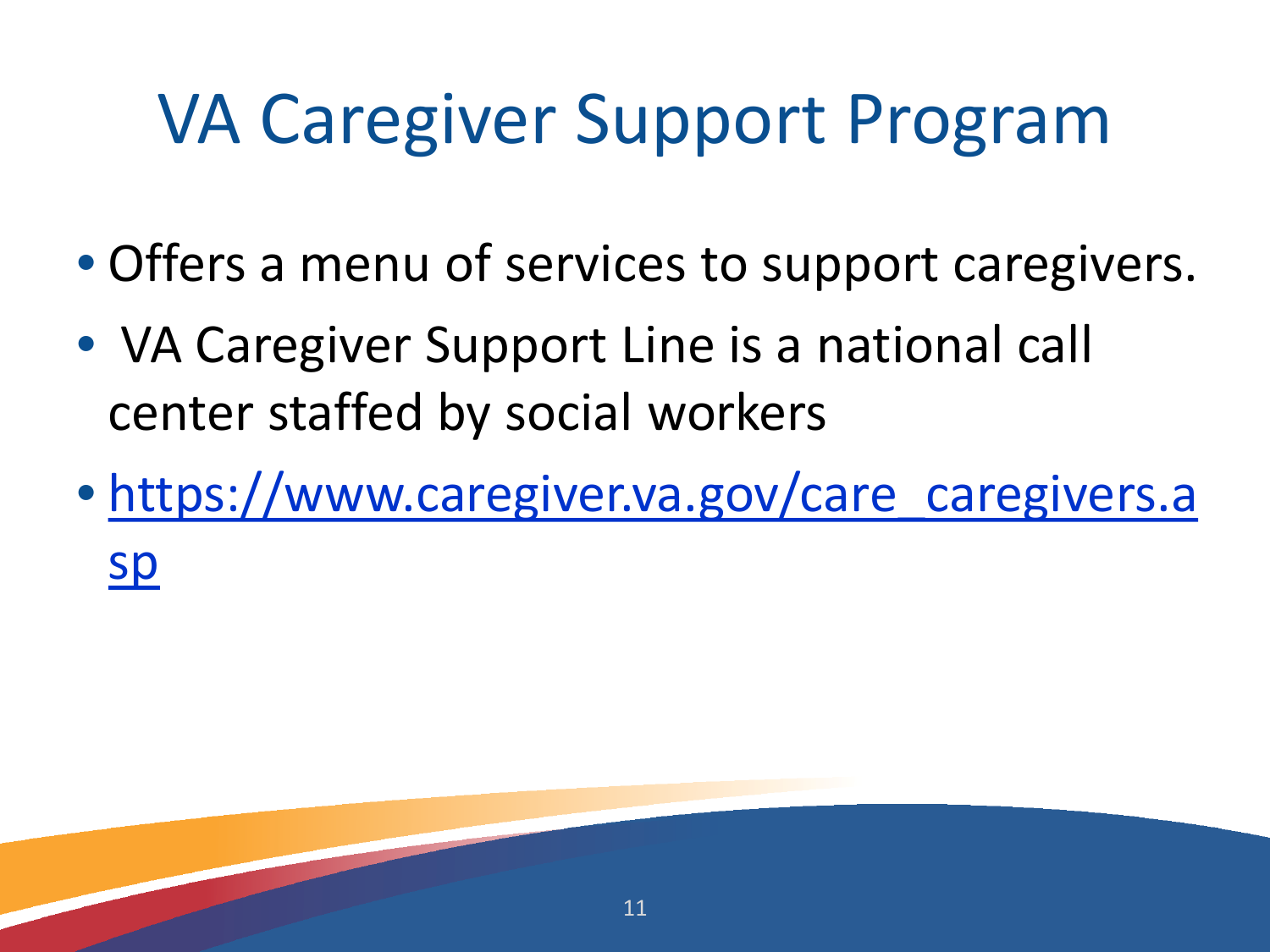### Eldercare Locator

• New URL

<https://eldercare.acl.gov/Public/Index.aspx>

12

• Old URL eldercare.gov will direct.